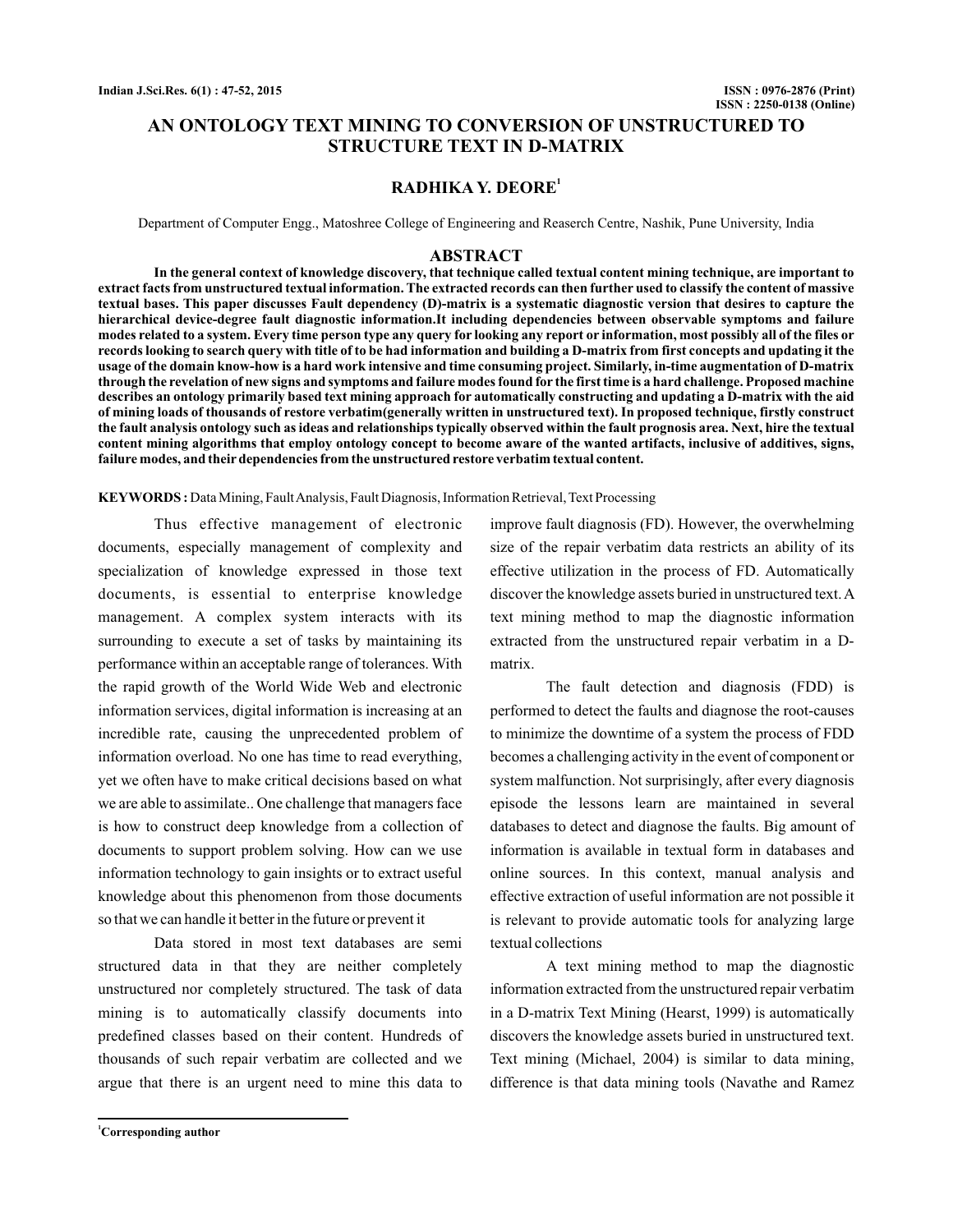#### **DEORE : AN ONTOLOGY TEXT MINING TO CONVERSION OF UNSTRUCTURED...**

2000) are designed to handle structured data from databases, but text mining can work with unstructured or semi-structured data sets such as emails, full-text documents and HTML files etc..

### **Literature Survey**

According to Schuh et al., 2013 in this approach to Faults are removing and provide ontology-guided data mining and data transformation. But Discovery is loss because result is not in form of matrix.

According to Singh and Dhir, 2013 in this paper it is transaction reduction for finding for finding item sets based on tags and shows result in matrix. It does not give accurate result. Its search is only based on tags. No use of ontology In this paper In this approach to Faults are remove and provide ontology-guided data mining and data transformation. But Discovery is loss because result is not in form of matrix.

According to Sobhani and Poshtan, 2013 this paper investigates the detection and isolation of faults using structured residuals. Actuator and sensor faults are considered. Residuals are generated using a bank of unknown input observers (UIO). Three-tank benchmark system was used as a prototype of many process industries. Simulation results show the effectiveness of the studied method.

According to Gaeta et al., 2012 it provide an easy to use interface that generates relevant sequences of data in meaningful context and retrieve and display similar information. Only shows similar information to query not accurate result in this form like D-MATRIX.

Ching-AngWu qt al., 2011 in this paper ,it builds useful data mining models and it present prototype multidimensional mining system mining hundreds of thousands of repair verbatim (typically written in unstructured text) but its very time consuming

According to Wen Zhang et al., 2010 in this paper text mining such as document clusterization and assign cluster topic. It only cluster the frequent data but not showing result in D-Matrix

According to Marti, 2011 it presented first data mining, information access, and corpus-based computational linguistics, and then discusses the relationship of these to text data mining. The intent behind these contrasts is to draw attention to exciting new kinds of problems for computational linguists.

According to Venkatasubramanian et al., 2012 history based method in this paper One realizes that no single method has all the desirable features one would like a diagnostic system to possess. It is our view that some of these methods can complement one another resulting in better diagnostic systems. Integrating these complementary features is one way to develop hybrid systems that could overcome the limitations of individual solution strategies. The important role of fault diagnosis in the broader context of process operations is also outlined. We also discuss the technical challenges in research and development that need to be addressed for the successful design and implementation of practical intelligent supervisory control systems for the process industries.

Singh et al., proposed Dynamic Multiple Fault Diagnosis: Mathematical Formulations and Solution Techniques. In this paper, they discuss four formulations of the DMFD problem. These include the deterministic situation corresponding to a perfectly observed-coupled Markov decision processes, to several partially-observed factorial hidden Markov models ranging from the case where the imperfect test outcomes are functions of tests only to the case where the test outcomes are functions of faults and tests, as well as the case where the false alarms are associated with the nominal (fault-free) case only. All these formulations are intractable NP-hard combinatorial optimization problems. We solve each of the DMFD problems by decomposing them into separable sub problems, one for each component state sequence.

### **Literature Survey**

In present work it described diverse methods to assemble D-matrices by way of using the information resources, together with provider tactics and engineering design The associations among the failure modes and symptoms are mapped in a D-matrix by way of using the signal go with the flow diagrams and engineering expertise of a system, consisting of a failure mode, consequences,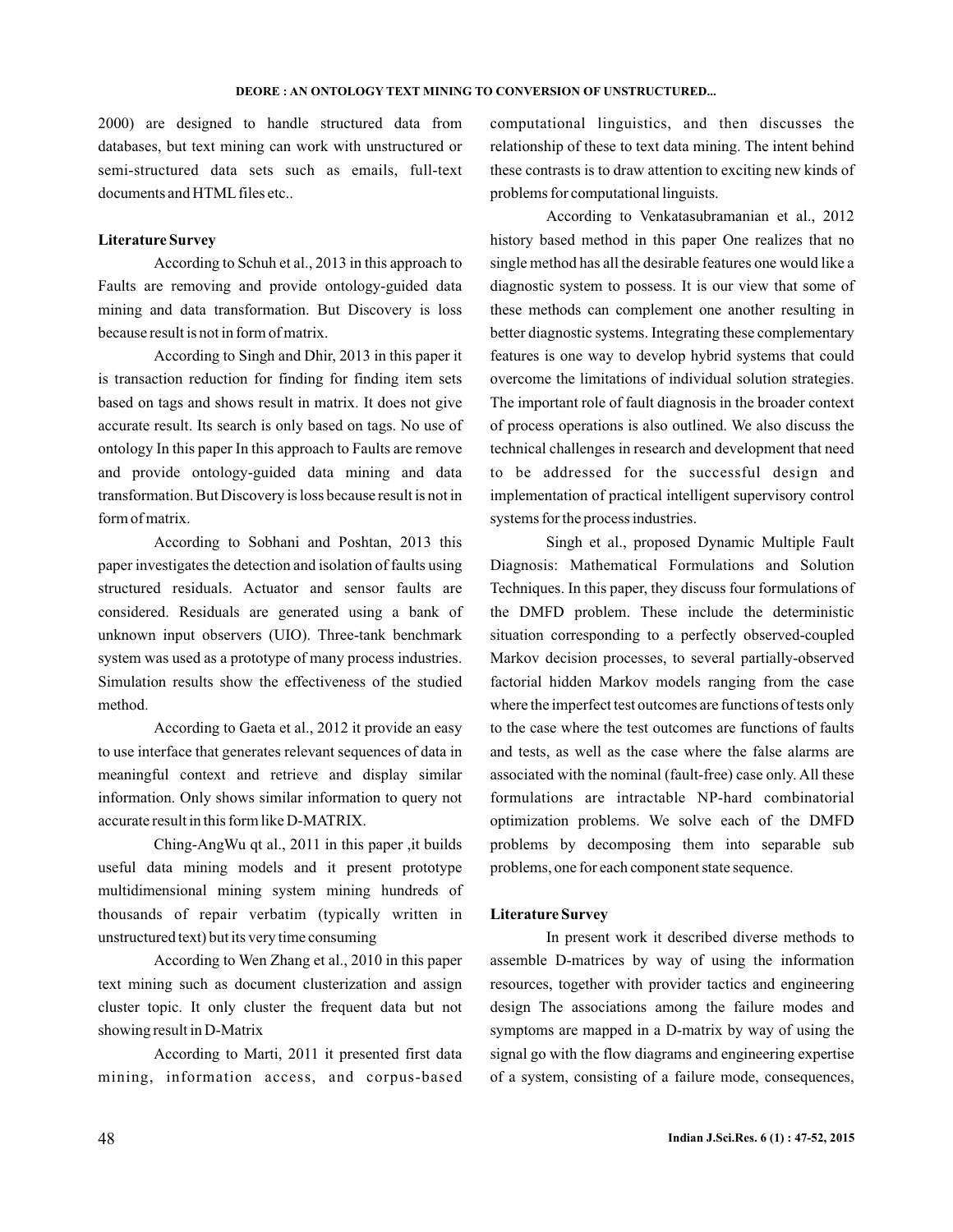criticality analysis information, signal information, and engine control unit facts and viewing the overall statistics this is saving all database and first of all parse that facts and after that scan ordinary records so its takes more information base reminiscence and its very plenty time consuming for parsing and scanning that standard databases. But, the improvement of D-matrix from scratch takes massive engineering effort and time, at the same time as the facts mining strategies have proven to shop the construction time of D-matrix from the sphere fail-trap statistics. The fidelity of the records-driven D-matrix is decrease due in component to the noise inside the discipline failure information, while the service procedures- primarily based D-matrix is of higher constancy, however of lower fidelity when in comparison to the engineering layoutprimarily based D-matrix. The information pushed framework detects anomalies by way of the use of the system level fault version and diagnostic reasoned built via mining the running sensory parameter identifiers statistics.

# **A. Manual System**

In guide system [Pankaj Chandre, Bharat Vishe, Hemant Vishe, Pralhad Lengule and Ankush Shah 2014], whilst getting to know any content on in step with the call of that unique studies content material. The contrast of studies proposals in present is achieved manually. This is the proposals are submitted to finding urgency and in keeping with the name of studies proposals or paper and the keywords the research proposals. In a while it classifies into the businesses or under particular domain this all process performed manually means by means of the human.

Following diagram indicates the manner of guide clustering of research proposals.

However that is not possible for huge information. It makes misplacement of research proposals due to guide process and type according only the call of research proposals. So this misplacement makes the specialists extra confuse of the research proposals which are not from their region of studies. There exists the software which also can't cope with the big records and misplacement in studies proposals.

### **Automatic Existing System**

The Existing system performed fault detection and diagnosis (FDD) to detect the faults and diagnose the rootcauses to minimize the down-time of a system. It downloaded Whole html-pages so it requires unwanted databases. Also html-like tags and non-textual information like images, commercials, etc. are cleaned from the downloaded text so its time consuming task. Also separate processing of Phrase merging. In existing work natural language processing has produces different no of technologies that teach to computers natural languages that they can understand the natural language so they can generate text. Some of technologies [Weiguo Fan, Linda Wallace, Stephanie Rich, and Zhongju] [Vishal Gupta, Gurpreet S. Lehal, 2009] can be used in the text mining process are information extraction, summarization, categorization, Clustering.

### **The Existing Text Mining Process**

Entire html-pages are downloaded from a given discussion board web site.

Html-like tags and non-textual records like photos,



**Figure 1: Existing Manual System**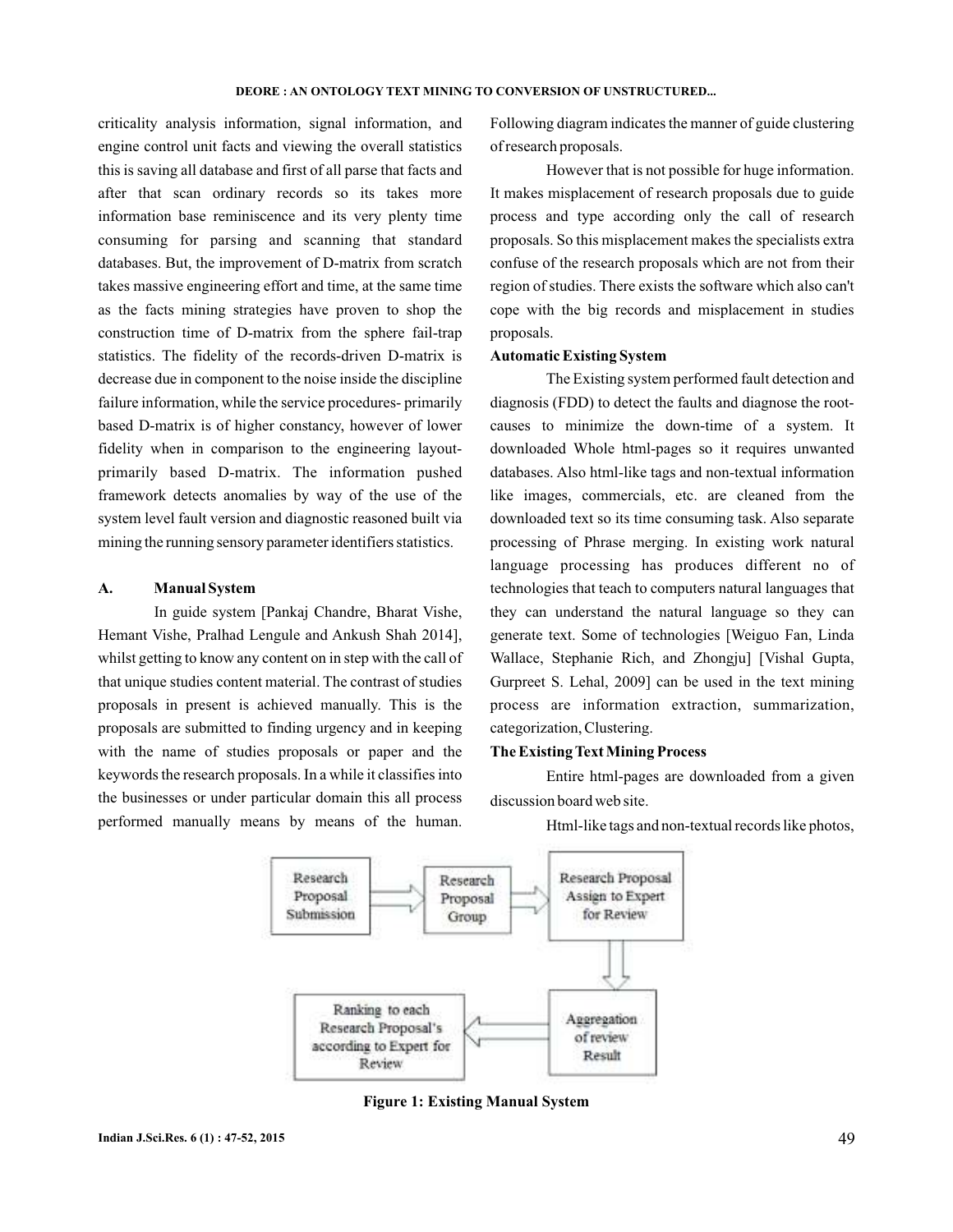advertisements, and so forth. Are cleaned from the downloaded textual content.

The textual parts are divided into informative gadgets like threads, messages, and sentences.

it's miles sequential manner so its takes lot of time for processing.

Its needs lot of reminiscence.

Little need of Re-rating so it result are not accurate.

### **Proposed Model**

The proposed device is primarily based on the Epistemology this is shape of the Ontology in textual content mining. It paperwork 3 phases to manner. That consist file Annotation and mixed The term Extraction and phrase Merging for Optimization of time. We advocate a textual content mining method to map the diagnostic data extracted from the unstructured repair verbatim in a Dmatrix. But, the development of a D-matrix via using text mining is a hard project partially because of the noises determined inside the restore verbatim text information abbreviated text entries the abbreviation are used to document the phrases and it's far vital to disambiguate their that means, incomplete textual content entries the unfinished repair data makes it hard to derive the right knowledge from the information; term disambiguation the same time period is written with the aid of the usage of inconsistent vocabulary. Typically the procedure of FD starts via extracting the mistake codes from a goal device and based on the found blunders codes the technicians observe particular diagnosis procedure together with their experience to diagnose the faults. At some point of fault analysis, several information sorts are gathered, which include blunders codes, scanned values of operating parameters associated with faulty component/machine, restore verbatim, and so forth. The accrued statistics is then transferred to the OEM database and in particular the restore verbatim records accumulated over a period of time may be mined to expand the D-matrix diagnostic fashions. Such fashions can be used to perform accurate FDD. The Dmatrix captures element and gadget degree dependencies between a single or more than one failure modes1 (or rootcause of failures) with a single and more than one symptoms

(a set of fault codes, determined signs, and so forth.) in a established style. These dependencies among failure modes  $(f1, f2, etc.)$  in elements  $(p1, p2, etc.)$  and symptoms  $(s1, s2, ...)$ and etc.) permit us to country a hard and fast of failure modes causing signs and symptoms. Also, the causal weights (d11, d12, etc.) are contained on the intersection of a row and a column suggests a probability of detection. Inside the binary D-matrix, all the probabilities have a price of both 0 or 1, wherein 0 indicates no detection and 1 indicates complete detection of a specific failure mode using a particular symptom. The values between 0 and 1 indicate the level of power of detecting a failure mode through the usage of a symptom. Especially, our paintings falls into the quantitative and statistics-driven fault diagnosis classes, whereby a textual content driven Dmatrix development technique is proposed where first of all the fault prognosis ontology is constructed by means of mining the unstructured restore verbatim records. Sooner or later, the textual content mining algorithms are advanced, which uses this ontology to find out the dependencies among the signs and symptoms and the failure modes. The certified institutions are used to assemble the D-matrix diagnostic model.

The proposed device will use the equal Mathematical programming model but with optimized by blended the 2 phases term Extraction and word merging so optimize the greater time for processing. Proven correlated result instantly offers for calculation possibilities not anything however paintings like multithreaded.

Growing a vocabulary for ontology is to extract critical terms from textual content documents associated with a particular domain.

The corpus is then parsed into tokens or terms.

Unstructured textual content inside the corpus turns into a established records object via the advent of a term-through-record frequency matrix.

Frequency weights of those concepts can be adjusted to account for the distribution of phrases throughout documents.

Natural language processing (NLP) and text mining strategies are powerful for statistics extraction from text documents.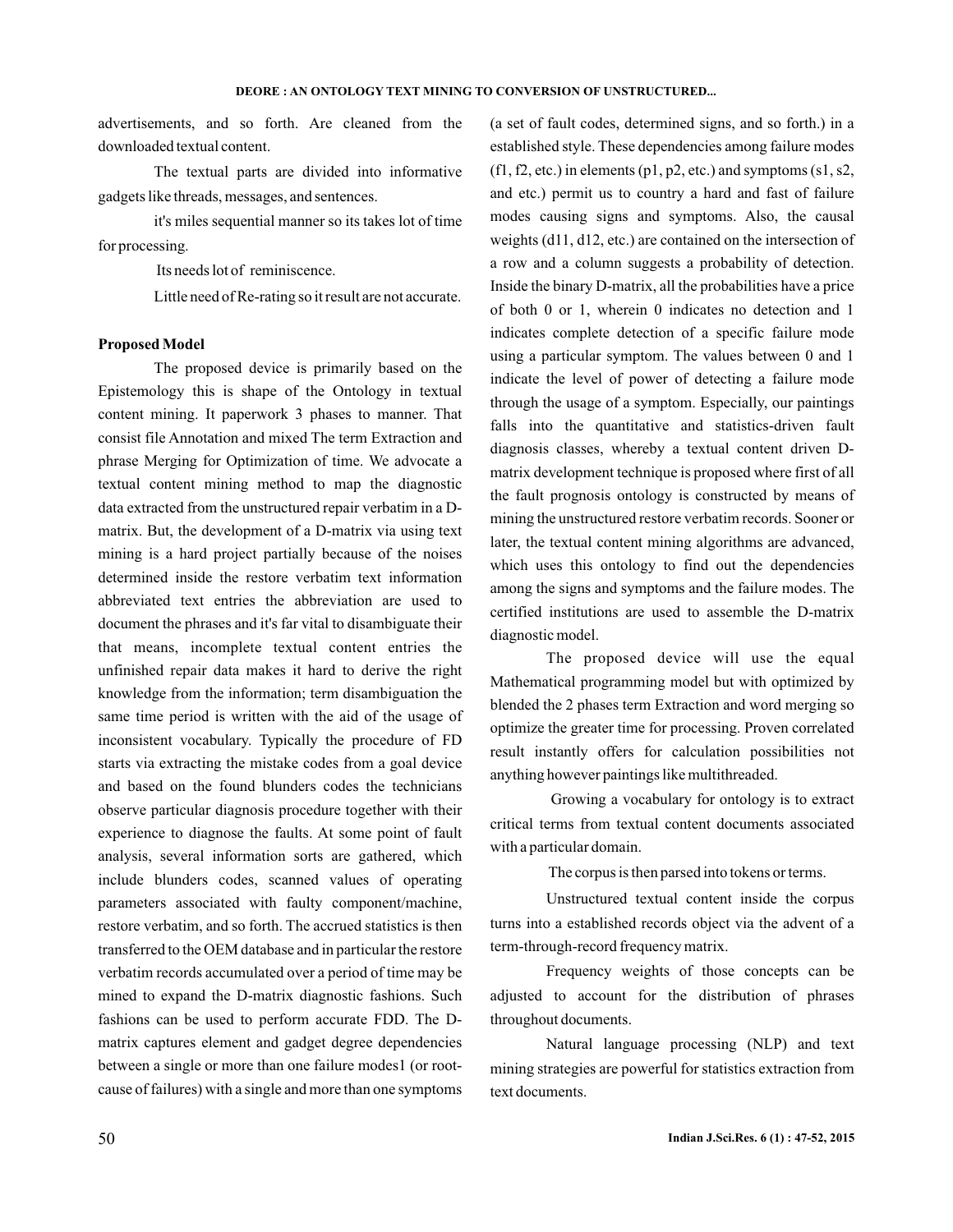#### **DEORE : AN ONTOLOGY TEXT MINING TO CONVERSION OF UNSTRUCTURED...**

Essentially, final bring about D-matrix which makes use of for contrast between or extra outcomes which isn't always in existing machine.

### **DocumentAnnotationAlgorithm**

Inside the first step, the terms, together with part, symptom, and failure mode, relevant for the D-matrix are annotated from every repair verbatim by way of growing the report annotation algorithm. The document annotation allows to clear out the facts this is beside the point for our evaluation and it gives a specific context for the regular and shared interpretation of the records. To start with, the subsequent preprocessing stepsthe sentence boundary detection (SBD), are used to cut up a repair verbatim into separate sentences, the prevent words are deleted to put off the non-descriptive terms, and the lexical matching identifies the precise that means of abbreviations. Ultimately the terms from the processed verbatim are matched using the times inside the fault prognosis ontology.

# **Term ExtractionAlgorithm**

Time period Extraction extracts pieces of information which might be silent to the consumer want. It extracts the precise information which consumer wants. Having annotated the terms, the crucial terms wanted for the construction of a D-matrix, i.E. Via the usage of the time

period extractor set of rules signs and symptoms and failure modes are extracted.

### **CONCLUSIONAND FUTURE WORK**

This paper has offered an Ontology text mining manner. It constructs the D-matrices through routinely mining the unstructured restore verbatim data accrued in the course of fault diagnosis. Text facts Mining or information-Discovery in textual content keywords in unique place which might be refers back to the technique of extracting interesting and non-trivial statistics and understanding from unstructured textual content. In actual-lifestyles, the guide production of a D-matrix is complicated structures and time eating the present strategies require more statistics for training as well as the computational time of those strategies and there no rating manner.

The proposed method overcame these barriers wherein natural language processing algorithms were proposed to routinely increase the D-matrices from the unstructured repair verbatim. In comparison to the existing algorithms, the proposed hybrid algorithm calls for much less schooling facts and much less computational time. The proposed work encourages the efficiency within the inspiration clustering procedure and the resulted clusters are



**Figure 2: Proposed Text-driven D-matrix Development Methodology**